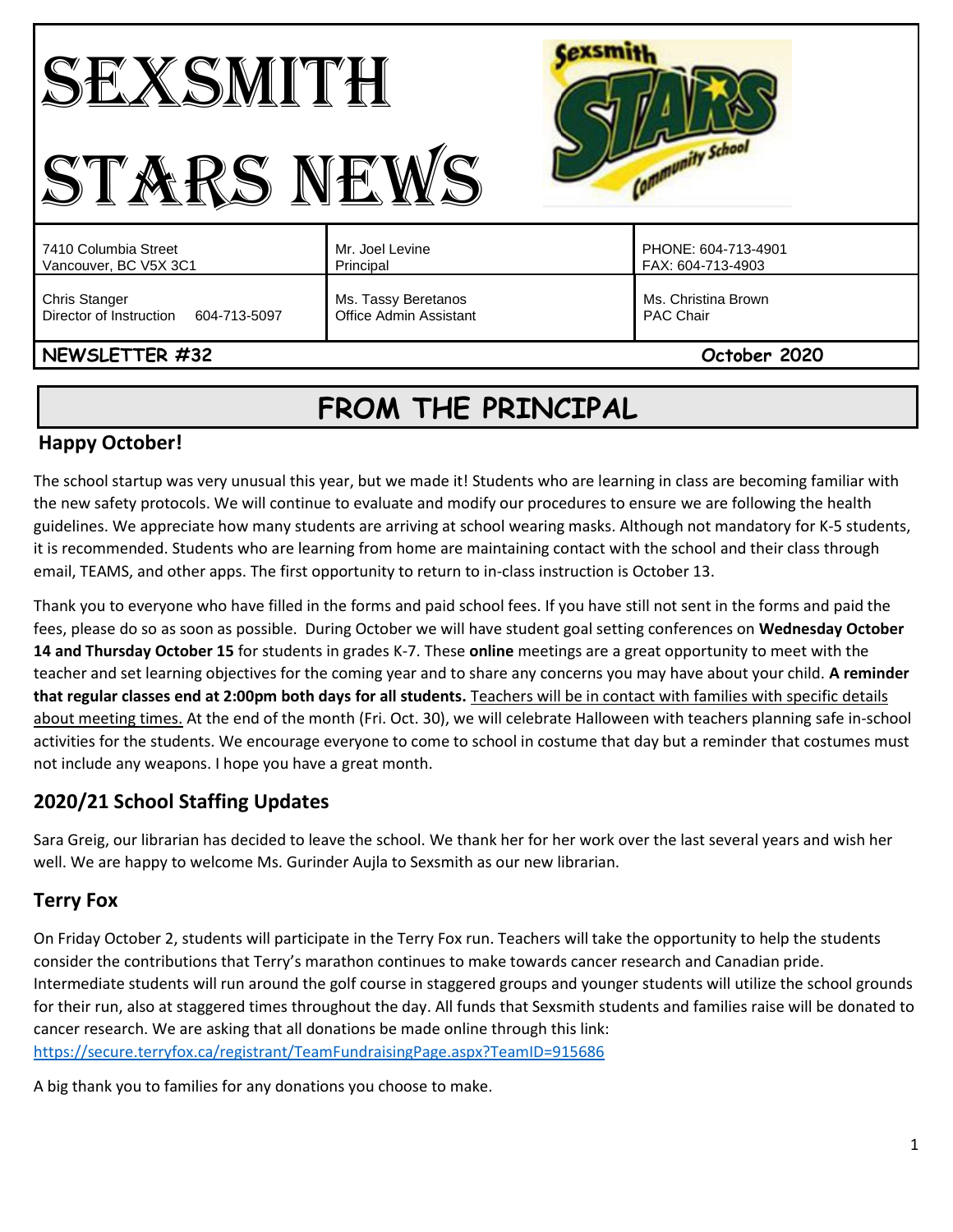## **Student Threat Risk Assessment Protocol**

The link below is for the Student Threat Risk Assessment Protocol that we are required to share with staff and parents each year. Please read through and discuss with your child, where appropriate for their age level. Our goal is always to maintain a safe and inclusive environment. Please check out the second link for other important student safety information.

[https://www.vsb.bc.ca/Student\\_Support/Safe\\_Caring/Student\\_Threat\\_Risk\\_Assessment/Pages/default.aspx](https://www.vsb.bc.ca/Student_Support/Safe_Caring/Student_Threat_Risk_Assessment/Pages/default.aspx)

[https://www.vsb.bc.ca/Student\\_Support/Safe\\_Caring/Pages/default.aspx](https://www.vsb.bc.ca/Student_Support/Safe_Caring/Pages/default.aspx)

## **Safe Arrival Procedures Reminder**

#### **Reporting Student Absences:**

Student safety is of paramount importance at the Vancouver School District. Ensuring student safety is a shared responsibility. In order to assist schools, we ask parents to notify schools of student absences. **If your child will be absent from school, please phone the school to report this absence as early as possible. Parents should leave a message on the answering service by calling 604-713-4901 choose option #1.** Messages can be received before the office is open. School offices are busy places: consistently notifying the school in advance of your child's absence will significantly improve the efficiency and effectiveness of the Safe Arrival Morning Routine.

To Report Your Childs Absence – Please call **604-713-4901 choose option #1** prior to 9 am on the first day of the absence

#### **Student Sign out Procedure:**

**When you pick up your child during the school day, please ensure that you sign them out at the school office.** If you do not sign out your child, they will be unaccounted for, and the school will identify your child as a 'missing' student and will commence a search of school grounds. **If the school staff do not locate the child, and are unable to reach a parent promptly, the school will call the Vancouver Police Department**. Therefore, clear communication is essential for ensuring the safety of your child and to prevent unnecessary searches.

Thank you for helping us keep your children safe!

## **Online School Fee Payment System (including school fees)**

Please register for online payments– a simple process that takes only a few minutes – by visiting

**[https://vsb.schoolcashonline.com](https://vsb.schoolcashonline.com/)** or visiting our website at **<http://www.vsb.bc.ca/online-payment>** and following directions to the School Cash Online page. You will need your child's usual first name, last name, and birth date to register. A "**Pay Fees**" button is now installed on our school website for easy access to the system. Cash and cheques will continue to be accepted for school fees, but we encourage everyone to use the new system as it is more secure and efficient. Please note that field trip permission notices will continue to be sent home for a signature and to indicate that you have paid online.

#### **Performances**

Under our current health situation, large gatherings for performances are not possible. We are currently working with different artists to organize sessions with individual classes or cohorts of students. Our intention is to continue to provide enriching creative opportunities to the students in a safe manner throughout the year. We will provide parents with updates on the activities later in the school year.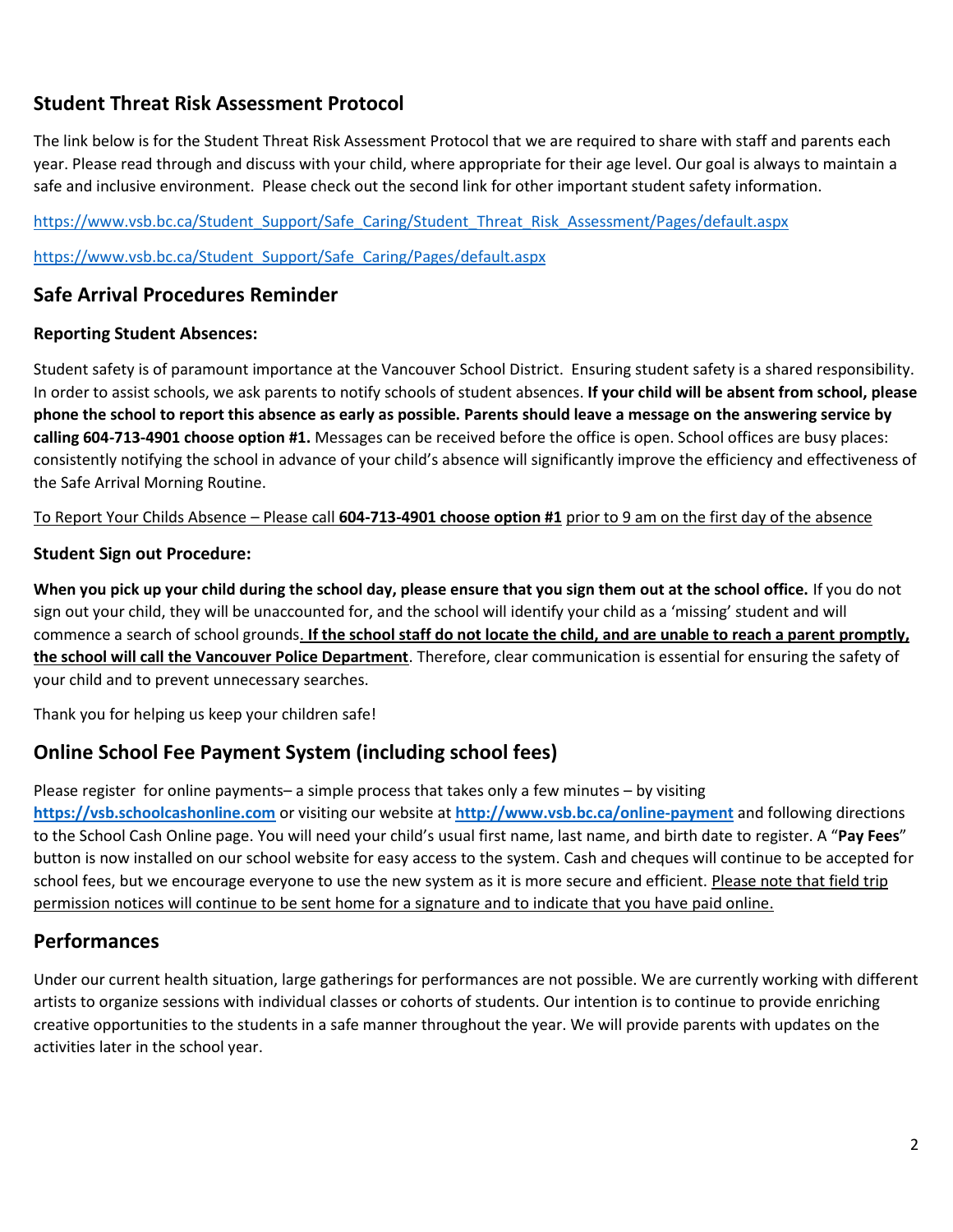# **Family Accident Reimbursement Plan (FARP)**

The kids plus student accident insurance program has changed and is now called **The Family Accident Reimbursement Plan** (FARP). This coverage is still provided by Industrial Alliance and is a voluntary plan which offers coverage for students and their families against accidental injury, unexpected medical expenses and critical illness. The Family Accident Reimbursement Plan is ideal for supplementing costs not covered by provincial health insurance or existing employer extended health and dental plans

Families can register online to participate in the Plan by using the URL provided below:

<https://www.solutionsinsurance.com/aonbc>

Phone: 1.800.266.5667

Email: [solutions@ia.ca](mailto:solutions@ia.ca)

## **Pick Up and Drop Off Concerns (students use assigned doors to enter building)**



Check out this link for an explanation of the rules for no parking in school zones.

<https://vancouver.ca/streets-transportation/school-zones.aspx>

**Please note that as of 2020 parking fines have doubled in school zones.** 

**1.** There is NO parking on 59<sup>th</sup> avenue in front of the school between 8:00am – 5:00pm on school days.

Parents who violate this rule are forcing other parents to stop in the middle of 59<sup>th</sup> avenue to pick up or drop off students creating a dangerous situation where children need to exit vehicles into oncoming traffic and run between cars. Parents are allowed to drop off and pick up their children but they are not allowed to park and leave their vehicle unattended.

**2. Please do not go past the roundabout adjacent to our parking lot when dropping off or picking up students and do not park in the limited spots we have available for school staff.** 

## **PAC Gift Card Fundraiser**

**Gift cards** are the perfect gift but can also be used to pay for things that you would have used cash for **and** you can help support your child's school when you buy one!

Shop from the comfort of your home when you purchase gift cards through Fundscrip, and **Sexsmith** will receive a percentage of the gift card sale.

Choose from over 100 popular retailers like **Toys R Us**, **Gap**, **Cineplex**, **Metropolis at Metrotown** etc.

Please use this link:<https://www.fundscrip.com/Sign-Up.aspx?IID=2CBHHR>

## **PAC News**

The first PAC meeting was held on Wednesday Sept. 30 at 6:30pm on Zoom. Several parents attended. Minutes will be posted on the PAC tab of the school website. The next meeting is on Wed. October 21 at 6:30pm on Zoom. All parents are welcome to attend, registration information will be sent out. If you would like to contact PAC or volunteer to help out with a program please email [sexsmithvolunteers@gmail.com](mailto:sexsmithvolunteers@gmail.com) .